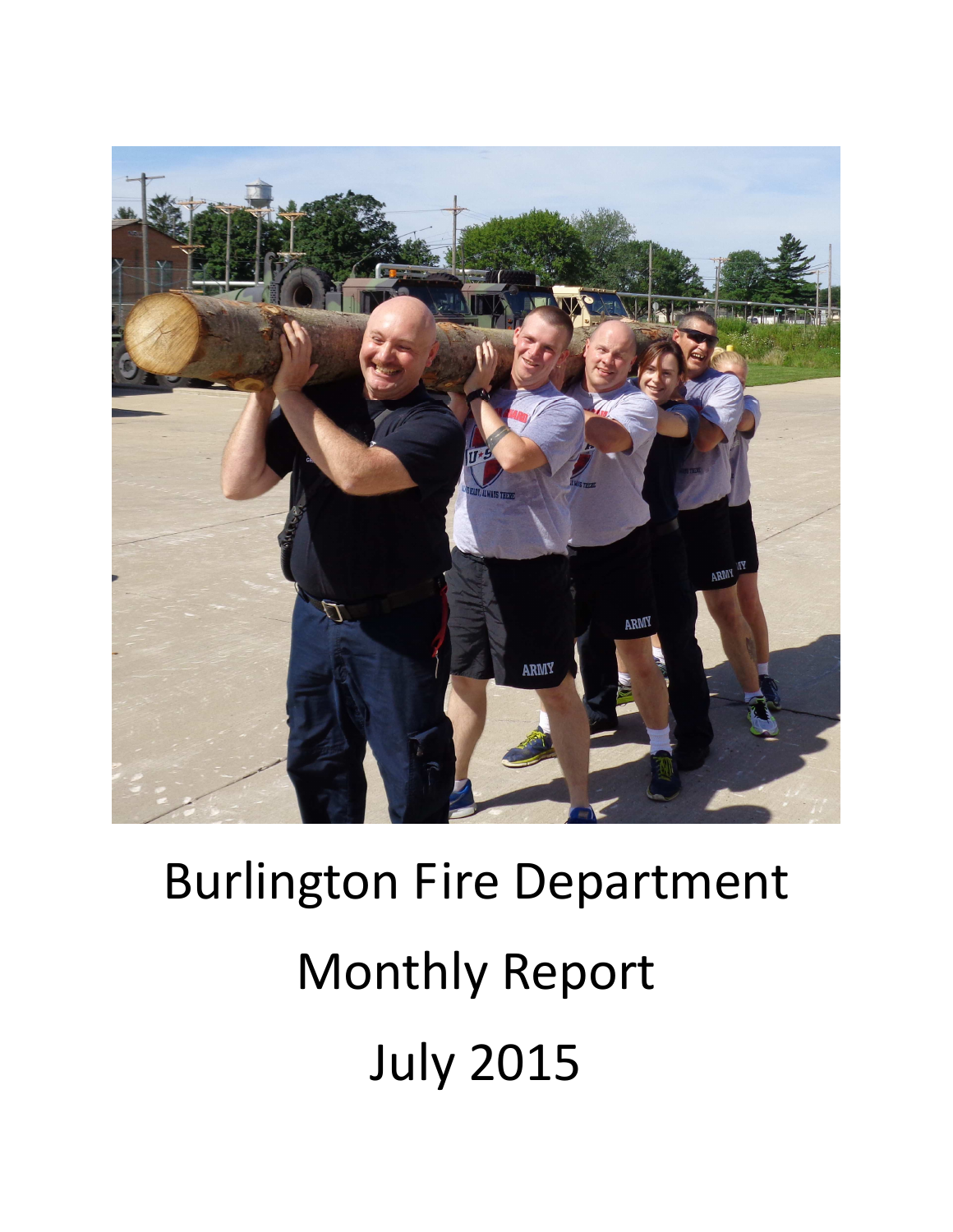"The Mission of the Burlington Fire Department is to provide for the fire and life safety needs of the community in the most professional, courteous, and efficient manner possible."

#### **Operations**

We had 409 calls for service in July including 130 overlapping calls. While our call volume was not quite as high as it was in June, it continues to be on an upward trend for the year. Our average response time for EMS calls within the city of Burlington was 5 minutes and 50 seconds. This includes emergency and nonemergency calls. Our average response time for building fires was 3 minutes and 50 seconds. Times start when we receive the alarm from dispatch to when the first unit arrives on-scene.

Crews taught both the Heartsaver AED CPR class and a Healthcare Provider CPR class in July. We offer these classes every month at Central Fire Station. The cost is \$20 for Heartsaver and \$25 for Healthcare Provider. The class is free for those not wishing to receive a CPR certification card from the American Heart Association.

#### **Training**

Crews continue to work on NFPA 1410 Drills. The drills for July included the following: a standard hose set-up for structure fires which included securing a hydrant connection, laying 300' of large diameter supply hose and deploying two attack hose lines in under 3 minutes. The second drill was a simulation of supplying water to support a sprinkler system or standpipe. It included securing a hydrant connection, laying 300' of large diameter supply hose, deploying two 3 inch hoses lines (100' in length each) and connecting to a fire department connection, all being done in less than 3 minutes and 30 seconds.

 Jim Steffen, SCC paramedic instructor, provided report writing classes on all three shifts. Detective Eric Short, Burlington Police Department, and Ron Simpson, Safety Director for Burlington Northern Sante Fe, provided 3 days of training on "Rail Safety for Emergency Responders." This class included classroom material and a practical application portion on a locomotive.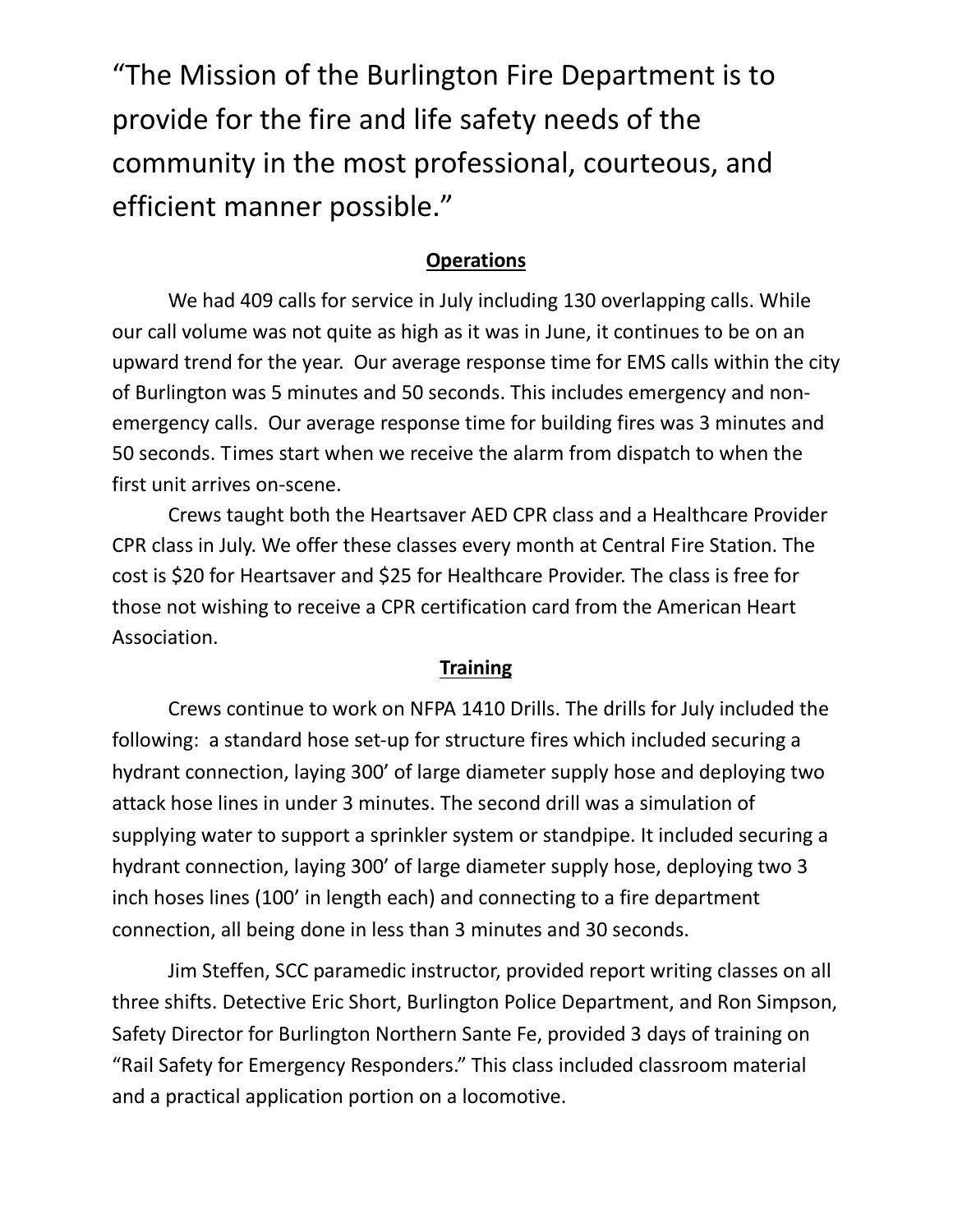## **Fire Prevention**

 In addition to completing 21 fire inspections in Burlington, Fire Marshal Crooks completed inspections at Wal-Mart and Target in West Burlington. He has also been reviewing several sets of building plans and is working on two open fire investigations.

Crews installed 17 smoke detectors and they canvassed neighborhoods on Saturdays to ensure residents had working smoke detectors. Several fire department members joined with the members of the Elk's Lodge in a fundraiser on July  $17<sup>th</sup>$  during Cruise Night. The funds raised will be used to purchase additional smoke and CO detectors. We have two additional fundraising events scheduled during Cruise Nights in August and September.

## **Other Activities**

- Crews provided 5 days of EMS coverage for the Iowa Army National Guard's Fitness Camp in Middletown (cover photo).
- Crews provided fireworks coverage at several area events.
- Fire Marshal Crooks and Deputy Chief Ryan attended meetings with the Iowa DOT concerning the construction plans for US 34/ US 61 intersection.
- Deputy Chief Ryan and Chief Trexel attended the Des Moines County Firefighter's meeting in Danville.
- Firefighter Imhoff taught the Incident Command System to the Community Emergency Response Team.
- Chief Trexel attended the Community Health Needs Assessment meeting at GRMC.
- Chief Trexel attended the SCC Paramedic Class graduation ceremony.
- Several EMT and Paramedic students rode along for clinical ride time.

Sincerely,

Matt Trexel

Fire Chief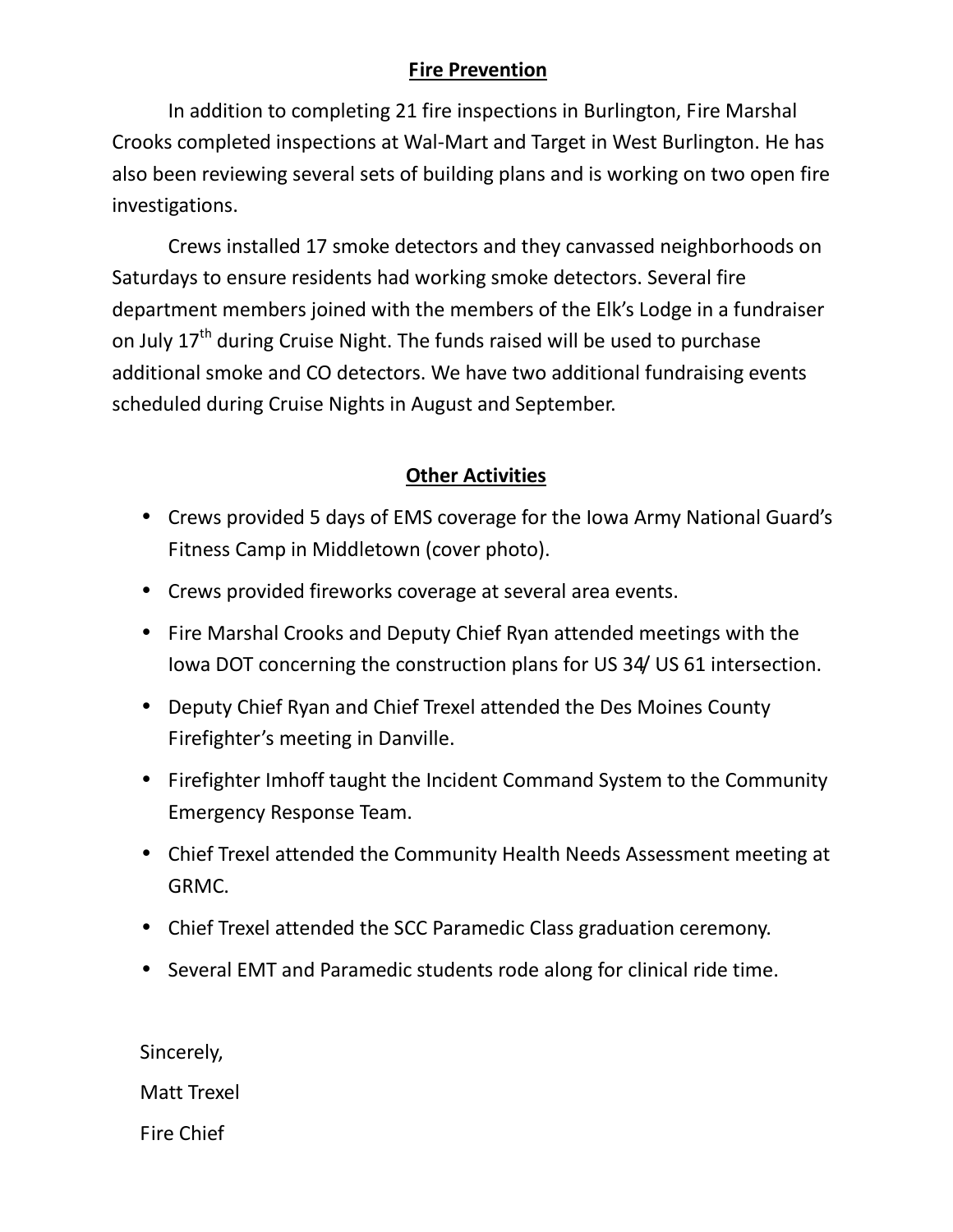**Incident Type Report July 2015** 



## **Responses By District July 2015**